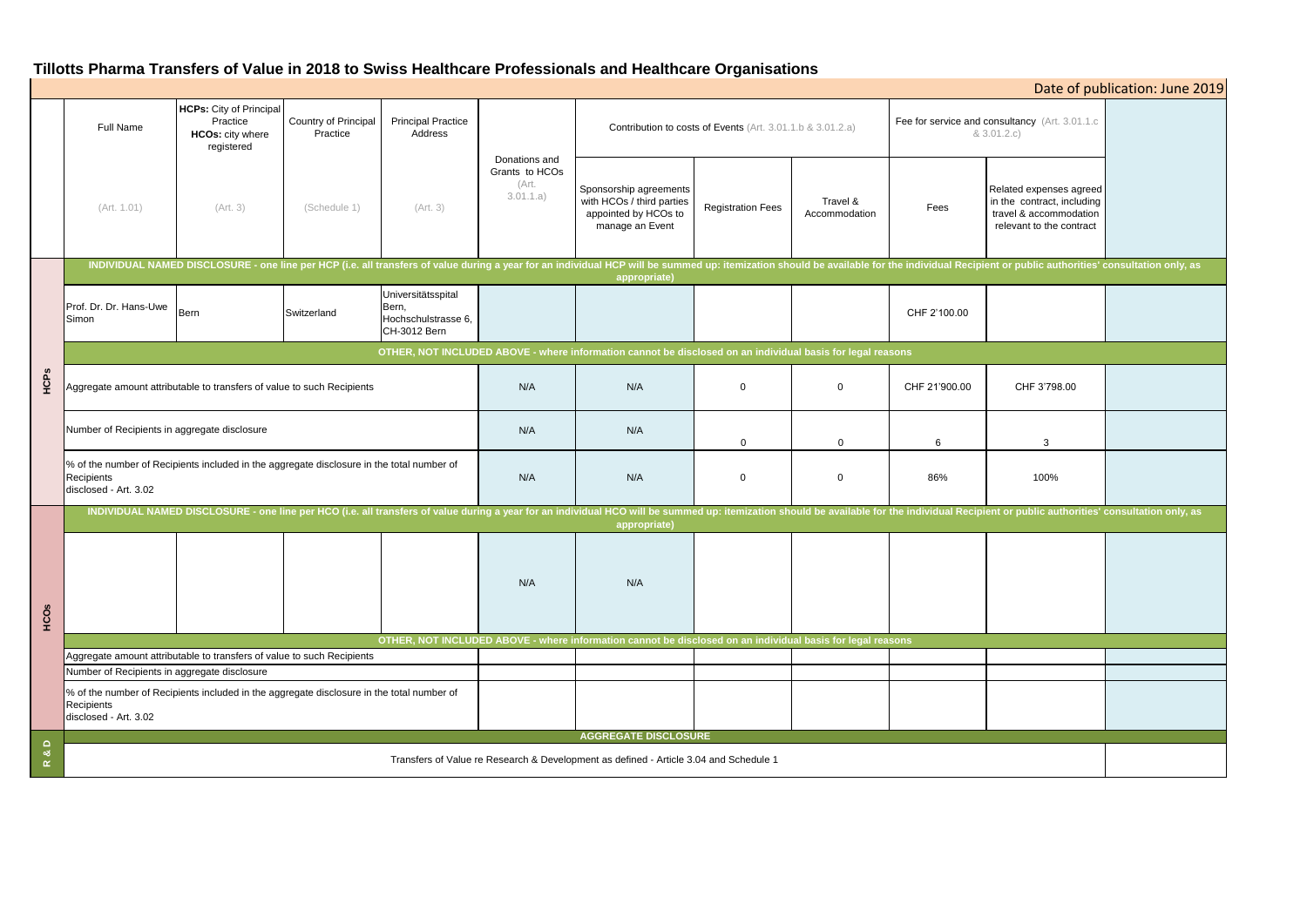

# **Methodological Notes**

# **Disclosure by Tillotts Pharma of payments to Swiss healthcare professionals and healthcare organisations in 2018**

The Code of conduct of the pharmaceutical industry in Switzerland on cooperation with healthcare professional circles and patient organizations (Pharma Cooperation Code) mandates the public disclosure in 2019 of certain transfers of value made during 2018 to Swiss healthcare professionals and healthcare organisations. The disclosure data will be published on the website of Tillotts Pharma, [www.tillotts.com.](http://www.tillotts.com/)

The disclosure requirements are set forth in Section 2 of the Pharma Cooperation Code. The methodological notes below explain the data Tillotts Pharma have disclosed and how the data have been prepared, to assist the reader's understanding. Inclusion of these methodological notes alongside the disclosure data is mandated by Articles 281 – 282 of the Pharma Cooperation Code.

## **VAT**

VAT is excluded from all disclosures of transfer of value.

## **Currency**

All disclosures are made in Swiss Francs (CHF). Where the original payment was made in Euros, the sum was converted to Swiss Francs at the 2018 average annual exchange rate published by the European Central Bank (www.ecb.europa.eu).

# **Consolidated Disclosures of the Corporate Group and Cross‐border Payments**

The disclosures represent the consolidated transfers of value made by the Tillotts Pharma corporate group in line with the EFPIA Disclosure Code's dictate that separate entities belonging to the same multinational company (which could be the parent company and subsidiary company) shall be deemed to constitute a single company. In 2018, all transfers of value represent payments made by Tillotts Pharma AG.

#### **Multi‐year contracts**

As a general rule, where multi‐year contracts are included in the disclosure of transfer of value made by Tillotts Pharma in 2018, the disclosures related to these multi-year contracts represent the services rendered and paid for in 2018, and/or any expenses incurred and paid for in 2018, in each case under such contracts.

# **Data Protection**

# **Consent to disclose data**

In countries where it is required by applicable data protection laws, Tillotts has taken all reasonable steps to obtain consents from the HCPs, and HCOs, as applicable, to publicly disclose payments and